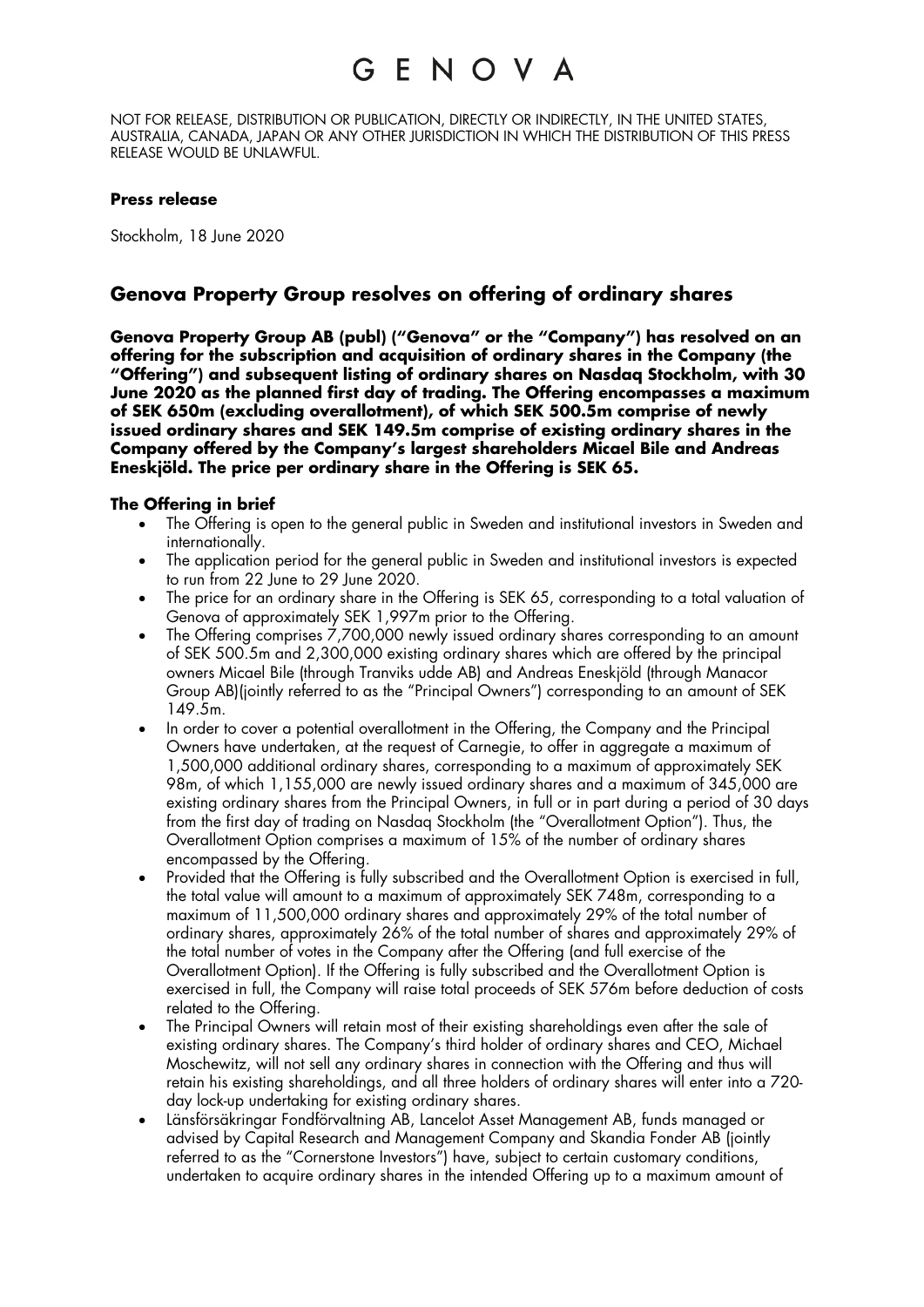SEK 450m, which corresponds to a total of 60% of the intended Offering, including overallotment.

- The expected first day of trading in the Company's ordinary shares on Nasdaq Stockholm is 30 June 2020. The Company's ordinary shares will be traded under the ticker GPG. The Company's preference shares have been traded on Nasdaq Stockholm under the ticker GPG PREF since 12 June 2020.
- The expected settlement date is 2 July 2020.
- Complete information on the terms and conditions of the Offering will be available in the prospectus prepared by the Company in connection with the Offering and that is expected to be published today 18 June 2020.
- Carnegie Investment Bank AB (publ) acts as Sole Global Coordinator and Joint Bookrunner, and Swedbank AB (publ) acts Joint Bookrunner (jointly referred to as the "Joint Bookrunners") in connection with the Offering.

### **Comment from Michael Moschewitz, CEO of Genova:**

*"Genova's focus on cash-flow combined with project development of rental apartments and community service properties for our own long-term property management creates solid conditions for continued growth. We have an extensive project portfolio that ensures this, regardless of the economic climate. The long-term perspective also forms the foundation for Genova's focus on sustainable and environmentally certified construction. The listing of our ordinary shares and the capital contribution will provide us with the opportunity to accelerate the acquisition rate and our project development, while at the same time it more clearly positions us in our relationships with municipalities. We are now looking forward to continuing to develop Genova with more shareholders onboard."*

### **Comment from Mikael Borg, Chairman of the Board of Genova:**

*"Genova has a history of successful and profitable growth since its founding in 2006 and has established itself as a long-term property manager and project developer on our main markets of Greater Stockholm and the Uppsala Region. With a proven business model, solid financial position and a significant project portfolio, Genova is ready to list its ordinary shares on Nasdaq Stockholm. We are proud of the widespread interest we have received and that several Swedish and international institutions are serving as cornerstone investors. This is an excellent testimony to Genova's stability and attraction, particularly in these otherwise uncertain times."*

### **Background and reasons for the Offering**

Genova's preference shares are traded on Nasdaq Stockholm since 12 June 2020, and the intention is that the Company's ordinary shares will be admitted for trading on Nasdaq Stockholm provided that certain conditions are met, including that the Company submits an application of admission and that the distribution requirement for the Company's ordinary shares is fulfilled. The Company's Board of Directors intends to complete such an application for admission for trading of the Company's ordinary shares in order for trading on Nasdaq Stockholm to begin on 30 June 2020. The listing of the Company's ordinary shares would broaden Genova's shareholder base and create financial preparedness for continued growth and development. A listing of Genova's ordinary shares is also expected to enhance awareness of Genova and strengthen the Company's profile vis-à-vis parties including municipalities and other stakeholders.

Genova is continuing its focus on its existing building rights portfolio for the construction of mainly rental apartments and community service properties for its own long-term ownership and property management. Since these investments require a relatively small share of Genova's own liquidity, the net proceeds from the new share issue under the framework of the Offering will primarily be used to finance acquisitions of investment properties in operations in Genova's prioritised markets, and thus also increase the Company's access to additional investment properties over time, thereby also improving opportunities to create new building rights for continued construction of primarily new residential and community service properties. Genova believes that recent developments in the property market increase the Company's abilities to carry out such acquisitions. Furthermore, the net proceeds from the intended new share issue will strengthen Genova's ability to increase the rate of project development of existing building rights for the Company's own long-term ownership and management.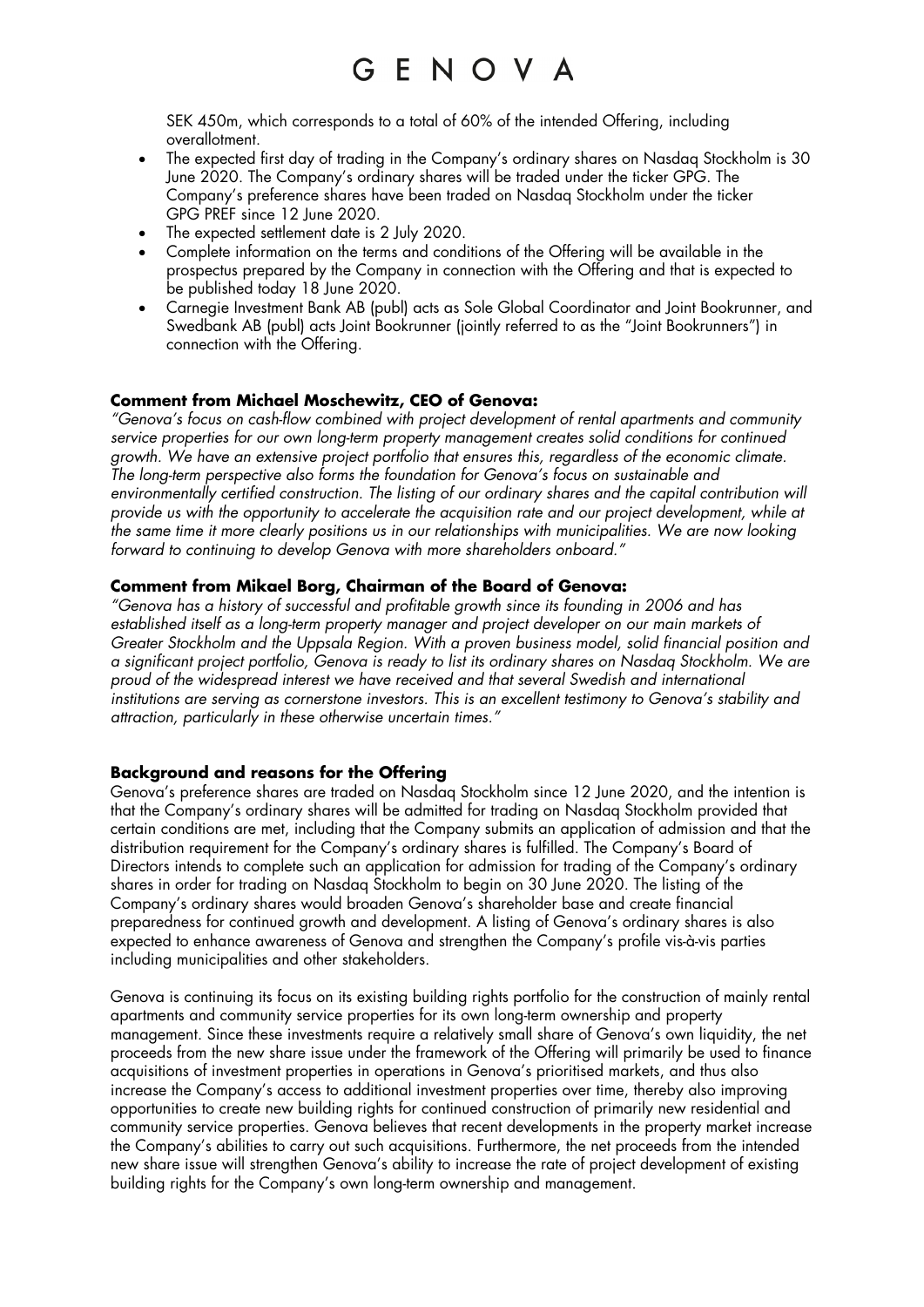### **About the Offering1**

The Offering is divided into two components: (i) the Offering to the general public in Sweden and (ii) the Offering to institutional investors in Sweden and internationally. The Offering comprises 10,000,000 ordinary shares, of which 7,700,000 are newly issued ordinary shares offered by the Company and 2,300,000 existing ordinary shares offered by the Principal Owners. To cover any overallotment in connection with the Offering, the Company and the Principal Owners have undertaken to, at the request of Carnegie, issue a maximum of 1,155,000 additional ordinary shares and sell 345,000 existing ordinary shares, respectively, corresponding to a maximum of 15% of the total number of ordinary shares encompassed by the Offering. If the Overallotment Option is exercised in full, the Offering will amount to a maximum of 11,500,000 ordinary shares, corresponding to approximately 29% of the total number of ordinary shares, approximately 26% of the total number of shares and approximately 29% of the total number of votes in the Company after the Offering.

The price in the Offering is SEK 65 per ordinary share. The price has been determined by the Principal Owners and the Company's Board of Directors in consultation with Carnegie, and is based on a number of factors, including negotiations with the Cornerstone Investors, assessment of the level of interest from other institutional investors, valuations of listed property companies in general and listed property companies with a large share of project development in particular, the valuation multiples from previously completed stock exchange listings of property companies, the current market climate and estimates pertaining to Genova's business focus, earnings capacity, financial position and growth potential.

The completion of the Offering is conditional upon that i) the interest for the Offering is considered by the Board of Directors and Carnegie to be sufficient in order to achieve appropriate trading in the ordinary share, ii) the Company and the Principal Owners enter into customary agreement on the placing of ordinary shares, that certain conditions in the agreement are met and that the agreement is not terminated, and iii) Nasdaq Stockholm approves the Company's application for admission to trading of the ordinary shares.

The Principal Owners – Micael Bile and Andreas Eneskjöld – and the CEO of the Company Michael Moschewitz, have undertaken, subject to customary conditions, not to sell any ordinary shares in the Company for a period of 720 days after the commencement of trading in the Company's ordinary shares on Nasdaq Stockholm.

Länsförsäkringar Fondförvaltning AB, Lancelot Asset Management AB, funds managed or advised by Capital Research and Management Company, and Skandia Fonder AB have, subject to certain customary conditions, undertaken to acquire 6,922,900 ordinary shares in the Offering, corresponding to a total amount of approximately SEK 450m, corresponding to approximately 60% of the Offering, provided that the Offering is fully subscribed and that the Overallotment Option is exercised in full.

The total value of the Offering is SEK 650m if the Overallotment Option is not exercised and SEK 748m if the Overallotment Option is exercised in full.

The expected first day of trading in the Company's ordinary shares on Nasdaq Stockholm is 30 June 2020. The Company's ordinary shares will be traded under the ticker GPG. The Company's preference shares are traded on Nasdaq Stockholm under the ticker GPG PREF since 12 June 2020.

### **Prospectus and application form**

Complete information about the terms and conditions of the Offering will be available in the prospectus prepared by the Company in connection with the Offering and the listing of the ordinary shares which is expected to be published today 18 June 2020. The prospectus will be available on Genova's website, www.genova.se, Carnegie's website, www.carnegie.se, and Swedbank's website, www.swedbank.se.

<sup>1</sup> Refer to the prospectus for the Offering that is expected to be published on 18 June 2020 for additional information regarding the Offering.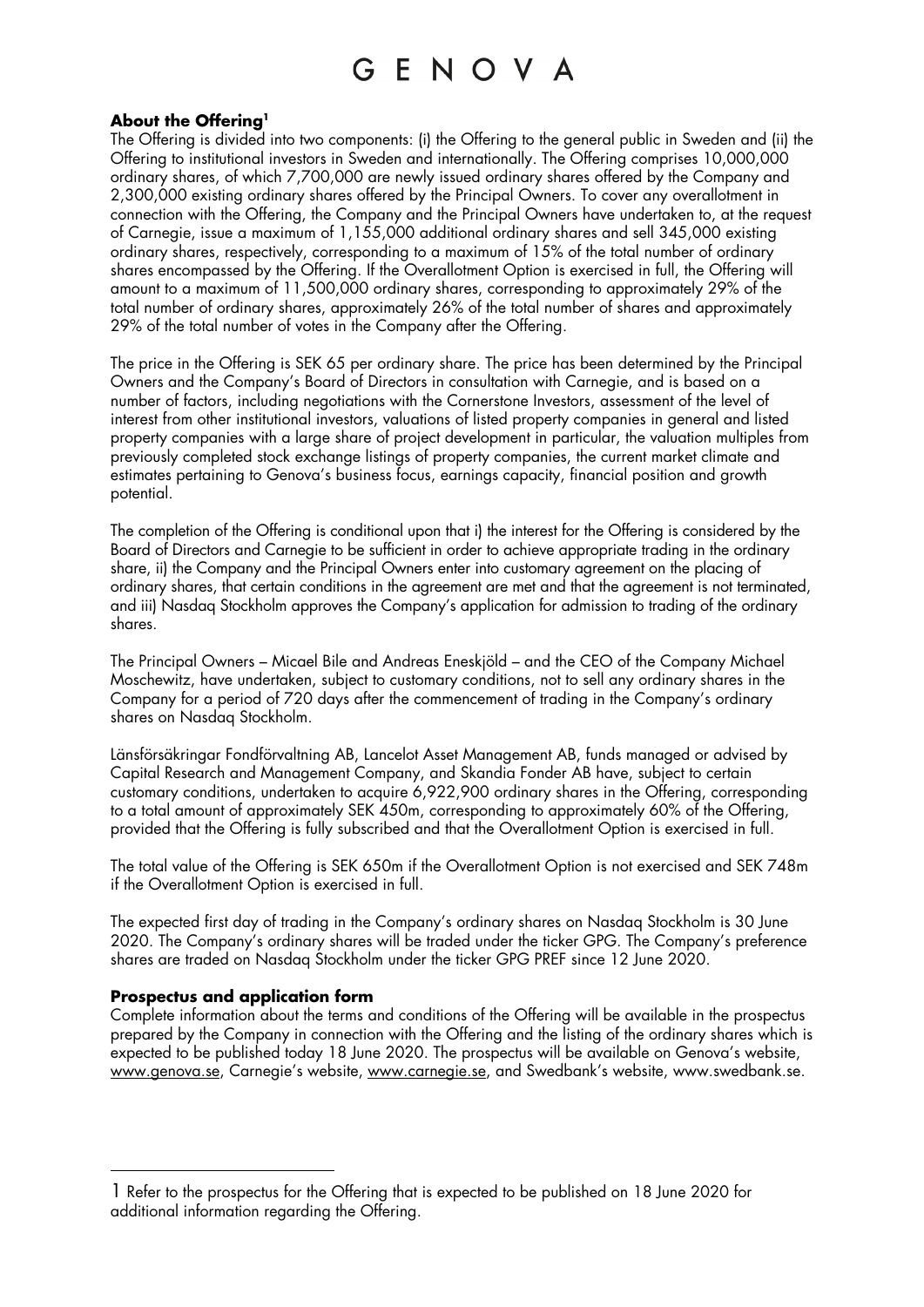### **Preliminary timetable**

Publication of the prospectus 18 June 2020 Application period for the public in Sweden 22 June–29 June–29 June 2020 Application period for institutional investors 22 June–29 June 2020 First day of trading on Nasdaq Stockholm 30 June 2020 Settlement date 2 July 2020

### **About Genova**

Genova was founded in 2006 and is a property company with a personal touch that owns, manages and develops properties with a long-term, sustainable and highly committed approach. The Company is focused on commercial, community service and residential properties in Greater Stockholm and the Uppsala Region. Genova's preference shares were admitted for trading on Nasdaq Stockholm on 12 June 2020. The Company's mission is to combine stable cash flows from the investment property portfolio with cost-efficient project development of mainly rental apartments and community service properties for our own long-term management.

On 31 March 2020, Genova's investment property portfolio comprised of 44 investment properties with a property value of a total of approximately SEK 4,097.5m, a lettable area of a total of 173,540 sqm and a total rental value of SEK 231m. The investment properties are divided into the categories of commercial properties and community service properties. Commercial properties comprise 63% of the total property value, 71% of the total lettable area and 61% of the total annual rental value. Community service properties comprise 37% of the total property value, 29% of the total lettable area and 39% of the total annual rental value. As of 31 March 2020, Genova's project portfolio comprised of 344,126 sqm of lettable area, of which rental apartments and community service properties that Genova is planning to develop for own long-term management accounted for 70%, and co-operative apartments and commercial properties for 30%. 87% of the building rights are located in Greater Stockholm and the Uppsala Region. As of 31 March 2020, Genova had 473 residential units, including 35 hotel rooms, in ongoing construction. Geographically, Genova's investment property portfolio is primarily concentrated to Greater Stockholm and the Uppsala Region. Properties in Greater Stockholm account for 62% of the total property value, 59% of the total lettable area and 57% of the total annual rental value; properties in the Uppsala Region account for 30% of the total property value, 28% of the total lettable area and 32% of the total annual rental value, and other locations account for 8% of the total property value, 13% of the total lettable area and 11% of the total annual rental value.

Genova's preference shares are traded on Nasdaq Stockholm since 12 June 2020.

### **About Tranviks udde AB and Manacor Group AB**

Tranviks udde AB is owned by Micael Bile, who is a Board member of Genova, the founder of the Company and its former CEO. Manacor Group AB is owned by Andreas Eneskjöld, who is a Board member of Genova, a co-founder of the Company and its former CEO.

### **Advisors**

Carnegie Investment Bank AB (publ) acts as Sole Global Coordinator and Joint Bookrunner. Swedbank AB (publ) acts as aJoint Bookrunner. Gernandt & Danielsson Advokatbyrå KB is the Company's legal advisor. Roschier Advokatbyrå AB is legal advisor to the Joint Bookrunners.

### **For further information, please contact:**

CEO, Michael Moschewitz, mobile +46 (0)707 13 69 39, e-mail michael.moschewitz@genova.se Chairman of the Board, Mikael Borg, mobile +46 (0)734 15 26 44, mikael.borg@gda.se

*This information is such information that Genova Property Group AB (publ) is obliged to make public pursuant to the EU Market Abuse Regulation. The information was submitted for publication, through the agency of the contact persons set out above, on 18 June 2020 at 8:30 a.m. (CEST).*

**Genova Property Group** – Smålandsgatan 12 – SE-111 46 Stockholm – www.genova.se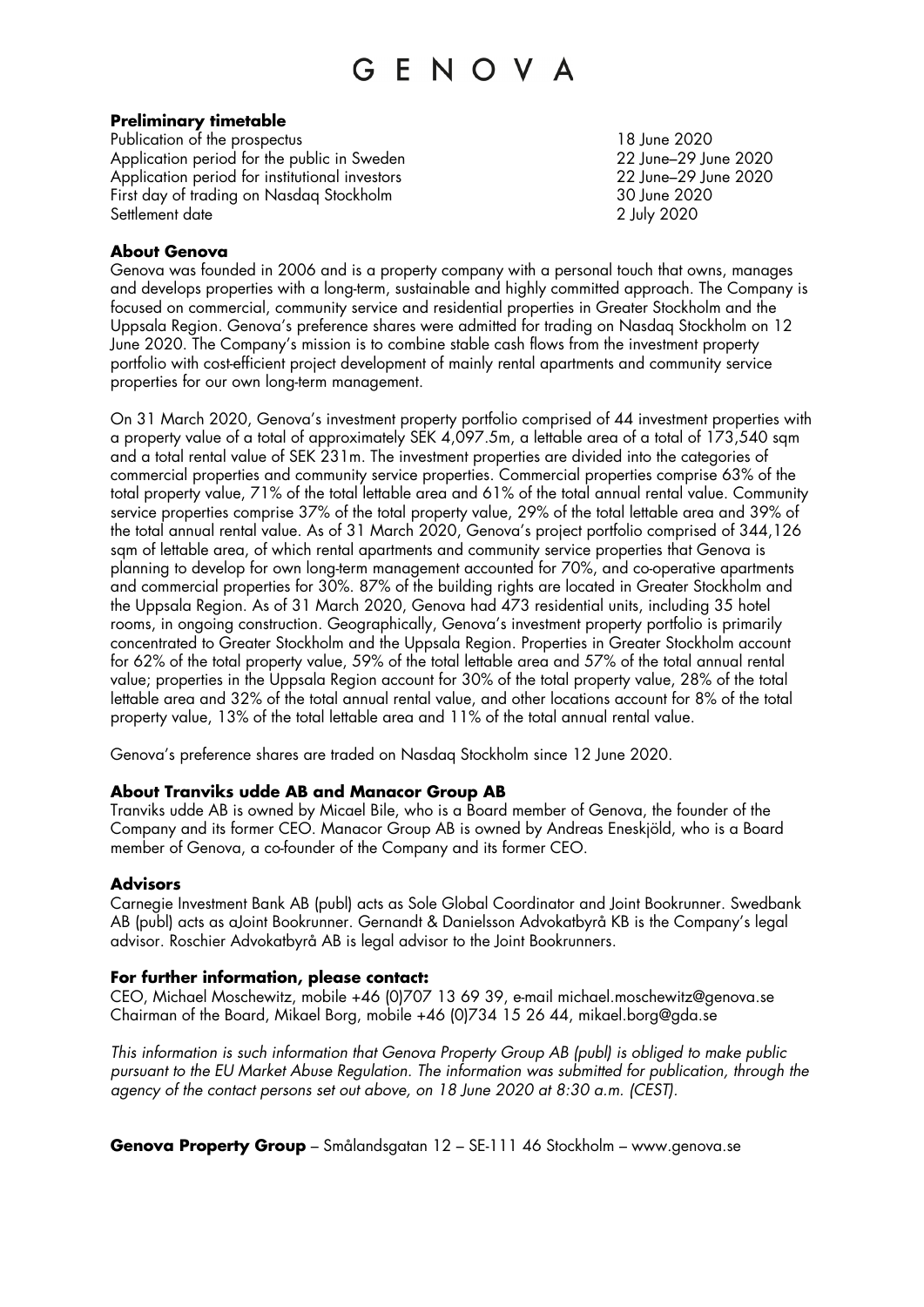#### **Important information**

*This release does not contain or constitute an invitation or an offer to acquire, sell, subscribe for or otherwise trade in shares or other securities in Genova in any jurisdiction where such offer or sale would be unlawful. Any offering to acquire or subscribe for the securities referred to in this release will be made by means of a prospectus that will be provided by the Company and that will contain detailed information about the Company. This release is an advertisement and not a prospectus in accordance with the regulations of the Regulation (EU) 2017/1129 of the European Parliament and of the Council of 14 June 2017.*

*Copies of this release are not being made and may not be distributed or sent into the United States of America, Australia, Canada, Japan or any other jurisdiction in which such distribution would be unlawful or would require registration or other measures.*

*In any member state within the European Economic Area ("EEA"), other than Sweden, where Regulation (EU) 2017/1129 of the European Parliament and of the Council of 14 June 2017 and its delegated and implemented regulations (the "Prospectus Regulations") apply, this release is only addressed to and*  is only directed to investors in EEA member states who fulfil the criteria for exemption from the obligation *to publish a prospectus, including qualified investors, within the meaning of the Prospectus Regulations.*

*This release and the information contained herein are not for distribution in or into the United States. No shares or other securities in the Company have been or will be registered under the U.S. Securities Act of 1933, as amended (the "Securities Act"), or with any other securities regulatory authority of any state or other jurisdiction of the United States and no shares or other securities in the Company may be offered, sold, resold, transferred, delivered or distributed, directly or indirectly, into or within the United States. There will be no public offering of the shares or other securities in the Company in the United States. Furthermore, there are no plans to register shares or other securities in the Company, or to conduct an offering of such shares or securities, in the United States.*

*The securities described herein have also not been and will not be registered under the applicable securities laws of Australia, Canada or Japan and, subject to certain exemptions, may not be offered or sold in or into or for the account or benefit of any person having a registered address in, or located or resident in Australia, Canada or Japan. There will be no public offering of the securities described herein in Australia, Canada or Japan.*

*This release, together with other material pertaining to the securities described herein, is only distributed to and directed to (i) persons who are outside the United Kingdom; or (ii) investment professionals falling within the scope of Article 19(5) of the British Financial Services and Markets Act 2000 (Financial Promotion) Order 2005 (the "Order"); or (iii) high net worth companies, and other persons to whom this release may be lawfully communicated, falling within Article 49(2)(a) to (d) of the Order (all such persons in (i), (ii) and (iii) above together being referred to as "relevant persons"). The securities described herein are only available to, and any invitation, offer or agreement to subscribe, purchase or otherwise acquire the securities described herein will be engaged in only with, relevant persons. Any person who is not a relevant person should not act or rely on information contained herein.*

### **Forward-looking statements**

*This release may contain forward-looking statements. Such statements include all statements that are not historical facts and may be identified by expressions such as "believe", "expect", "anticipate", "intend", "can", "plan", "estimate", "will", "should", "should be able to", "strive" and "may" as well as by negations of the aforementioned expressions. The forward-looking statements in this release are based upon various estimates and assumptions, many of which are based, in turn, upon further assumptions. Although the Company believes that these assumptions were reasonable when made, these forwardlooking statements are inherently subject to significant known and unknown risks, uncertainties, contingencies and other important factors, which are difficult or impossible to predict and are beyond the Company's control. Such risks, uncertainties, contingencies and other important factors could cause actual events to differ materially from the expectations expressed or implied in this release by such forward-looking statements. The Company does not guarantee that the assumptions underlying the forward looking statements in this release are free from errors, nor does the Company accept any*  responsibility for the future accuracy of the opinions expressed herein or any obligation to update or